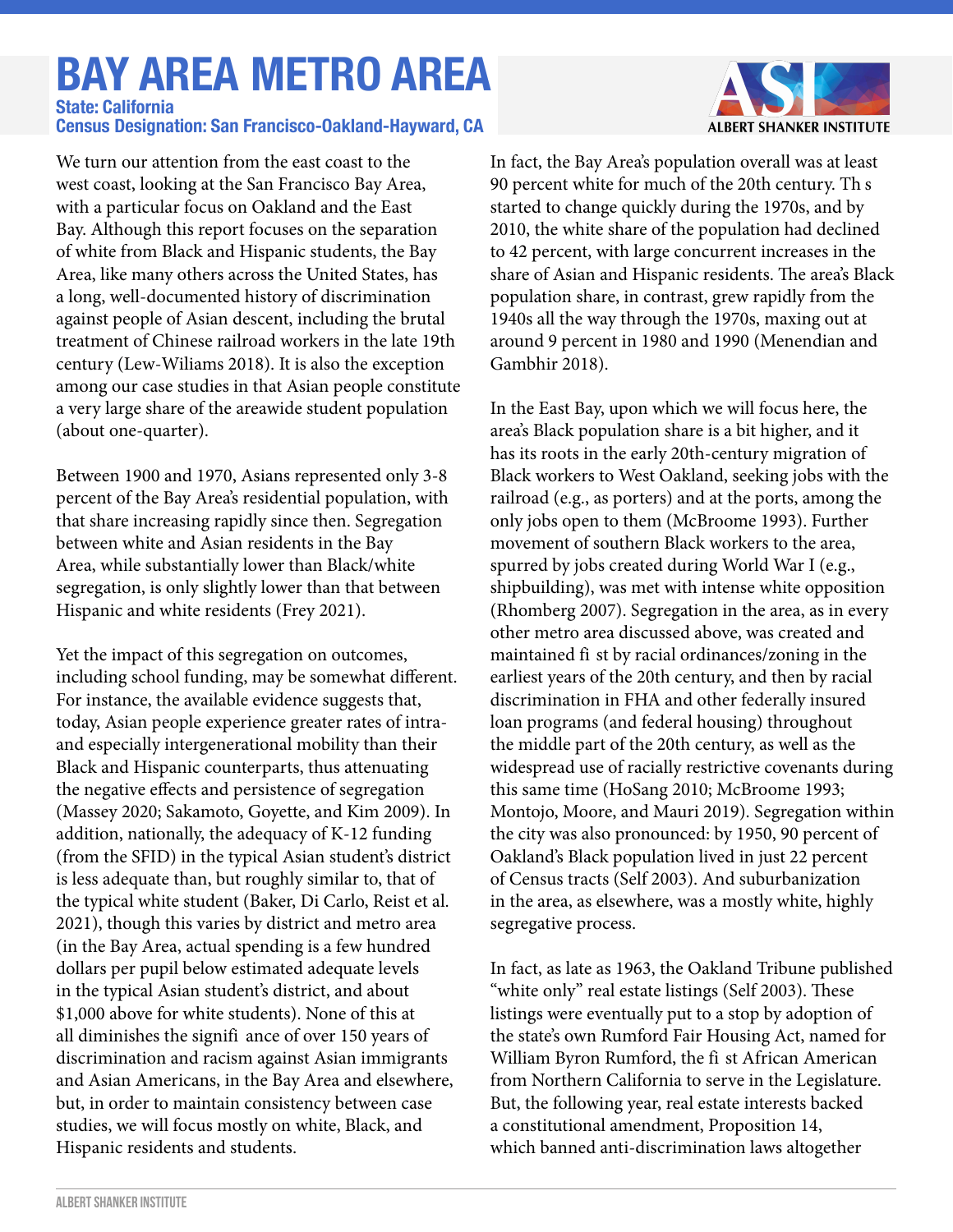(McBroome 1993; Self 2003). The proposition passed but was eventually overturned by the U.S. Supreme Court in 1967 (*Reitman v. Mulkey* 1967).

As in most of the other metro areas discussed in this report, one additional element driving residential housing segregation in the East Bay area was the development of regional transportation policies, which favored the mobility needs of white suburbanites over the Black and Hispanic families living in the city (Golub, Marcantonio, and Sanchez 2013). Making things worse, urban renewal and highway and rail construction displaced thousands of minority families, including as many as 10,000

#### **Figure 7**



**To improve visibility of HOLC zones, map does not include entire metro area. See Box 1 for information on measures.**

**SEGREGATION AND SCHOOL FUNDING: HOW HOUSING DISCRIMINATION REPRODUCES UNEQUAL OPPORTUNITY**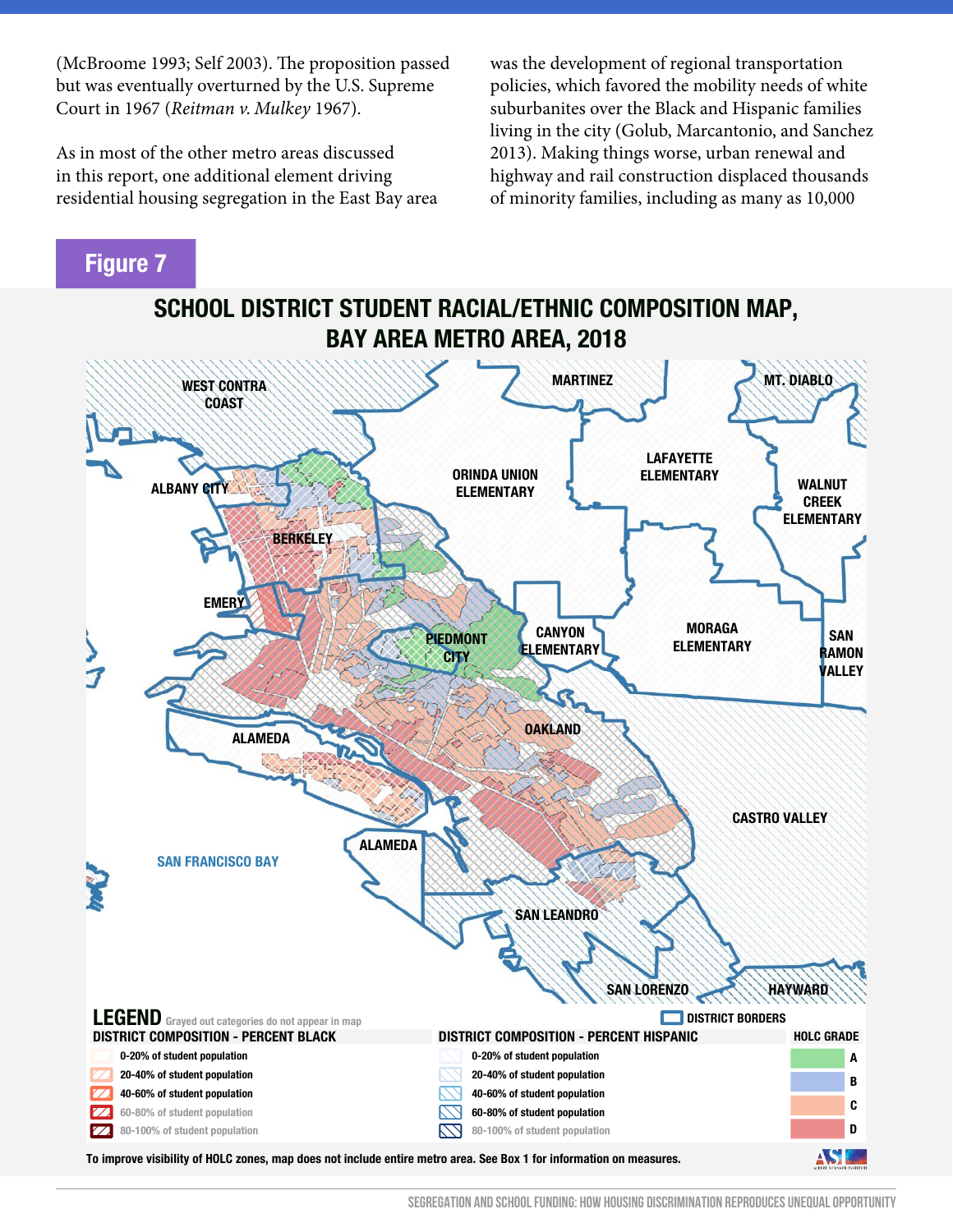people in West Oakland between 1960 and 1966 alone (Rhomberg 2007; Self 2003).

The Bay Area, to be fair, put forth some comparatively bold early efforts to achieve integration. Even federally funded housing projects were being integrated through what was described as a "checkerboarded" pattern of alternating racial/ethnic assignments, though this occurred primarily in Black areas. Such efforts, however, were far less successful at bringing Black residents to majority-white areas (Golub et al. 2013).

Figure 7 presents the composition map for the eastern part of the Bay area surrounding Oakland. Since Black and especially Hispanic students constitute approximately half of the student population of the districts in the map, many of them have darker stripes. All of the D-graded HOLC zones in the map are located within five districts—Alameda, Berkeley, Emery, Oakland, and San Leandro—which together serve around one-third of the students in the map's districts, but around 60 percent of their Black students (the share of Hispanic students across these districts is roughly consistent with that of the mapped districts overall).

All of these districts also contain at least some area that was A- or B-graded by the HOLC. Th s includes Oakland Unifi d, in which C/D zones are clearly concentrated on the western side of the district, and A/B zones on the eastern side. Th s may be due in part to the fact that, throughout the fi st half the 20th century, Black families moved into the city seeking jobs in the ports and shipyards, and thus lived closer to the coast (a similar pattern is found in Alameda, directly to the west of Oakland, where the one D-graded zone spans much of the coastline of the harbor).

Perhaps most blatantly, Piedmont City Unifi d's borders are encompassed entirely by the heavily-Black/Hispanic Oakland Unifi d. As Oakland expanded throughout the late 19th and early 20th century, Piedmont refused to be folded into the larger city (Hambrick 2019). The district consists entirely of neighborhoods that received HOLC grades of A or B, and, due to its having resisted multiple attempts

at incorporation into and integration with Oakland Unifi d over the years, as well as (not coincidentally) its high property values, today it serves a mostly white student population (Dearing 2020).

Outside of the five heavily HOLC-graded areas, there are several, mostly geographically large districts that are a mixed bag in terms of the racial/ethnic composition of their students. Steering, blockbusting, and other tactics helped to keep many of these districts, such as the elementary-only districts of Walnut Creek and Lafayette to the east of Oakland, almost exclusively white throughout the 1970s, and mostly white today (Link 1971).

San Lorenzo, to the south of Oakland, was incorporated and began development in 1944 under a covenant barring nonwhite residents from all new housing built (Stiles 2015). In San Leandro, also to Oakland's south, segregation was strictly enforced not only with covenants, but also by the vigilance of private neighborhood associations that reportedly kept nonwhite families from even viewing available properties (i.e., steering), keeping the area all-white for decades after the *Shelley* decision (National Committee Against Discrimination in Housing Inc. 1971). Th ough the early 1970s, the Black share of the resident population in San Leandro and San Lorenzo was under 1 percent (Montojo et al. 2019). Today, both districts' students are majority-Black/Hispanic, due largely to the in-migration of Hispanic residents in recent decades (though both San Leandro and San Lorenzo also serve substantial Black populations—13 and 10 percent, respectively).

The funding map presented in Figure 8 shows the variation in funding adequacy and the dispersion of school neighborhood income-to-poverty ratios (dots), both within districts as well as between adjacent communities. First, as in the Baltimore metro, virtually every single school with a high-poverty surrounding area (the red dots) is located in the Cand D-graded areas within one central city district (Oakland Unifi d), whereas the areas with lower-risk HOLC ratings (blue and green shading), in Oakland and elsewhere, are populated almost exclusively by schools in higher-income neighborhoods (blue and green dots).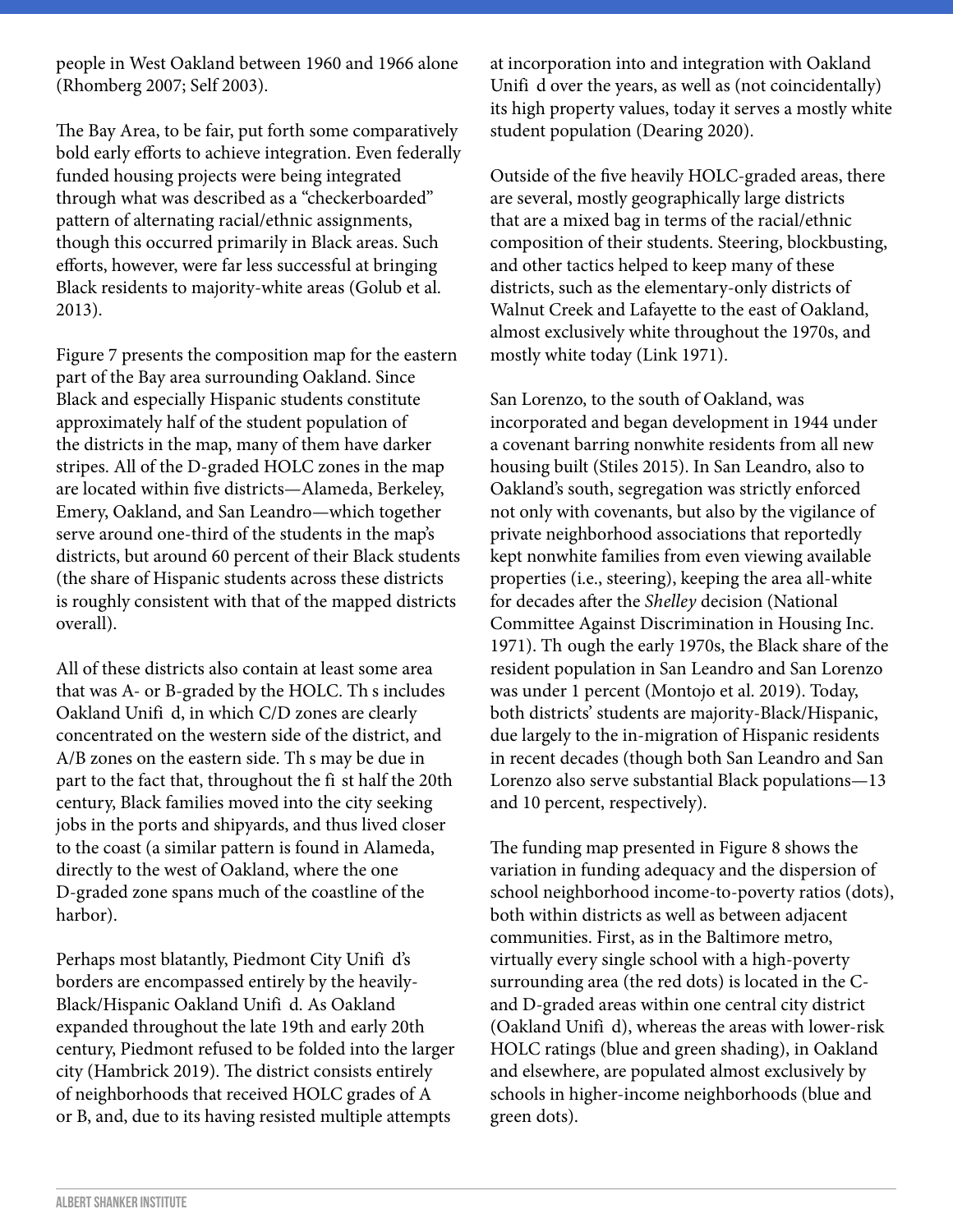### **Figure 8**



Interestingly, though, a few districts in the area, such as Alameda City Unifi d and Berkeley Unifi d (and even parts of the central and eastern sections of Oakland Unifi d) are home to relatively large portions of land that received C/D HOLC grades in 1935-40 but also to schools serving higher-income

neighborhoods today. In this sense, the zones in these districts are a bit exceptional among their counterparts in our other six metro areas, though Berkeley, in which covenants and redlining were extensive (Wollenberg 2008), was also home to a comparable portion of land that received A or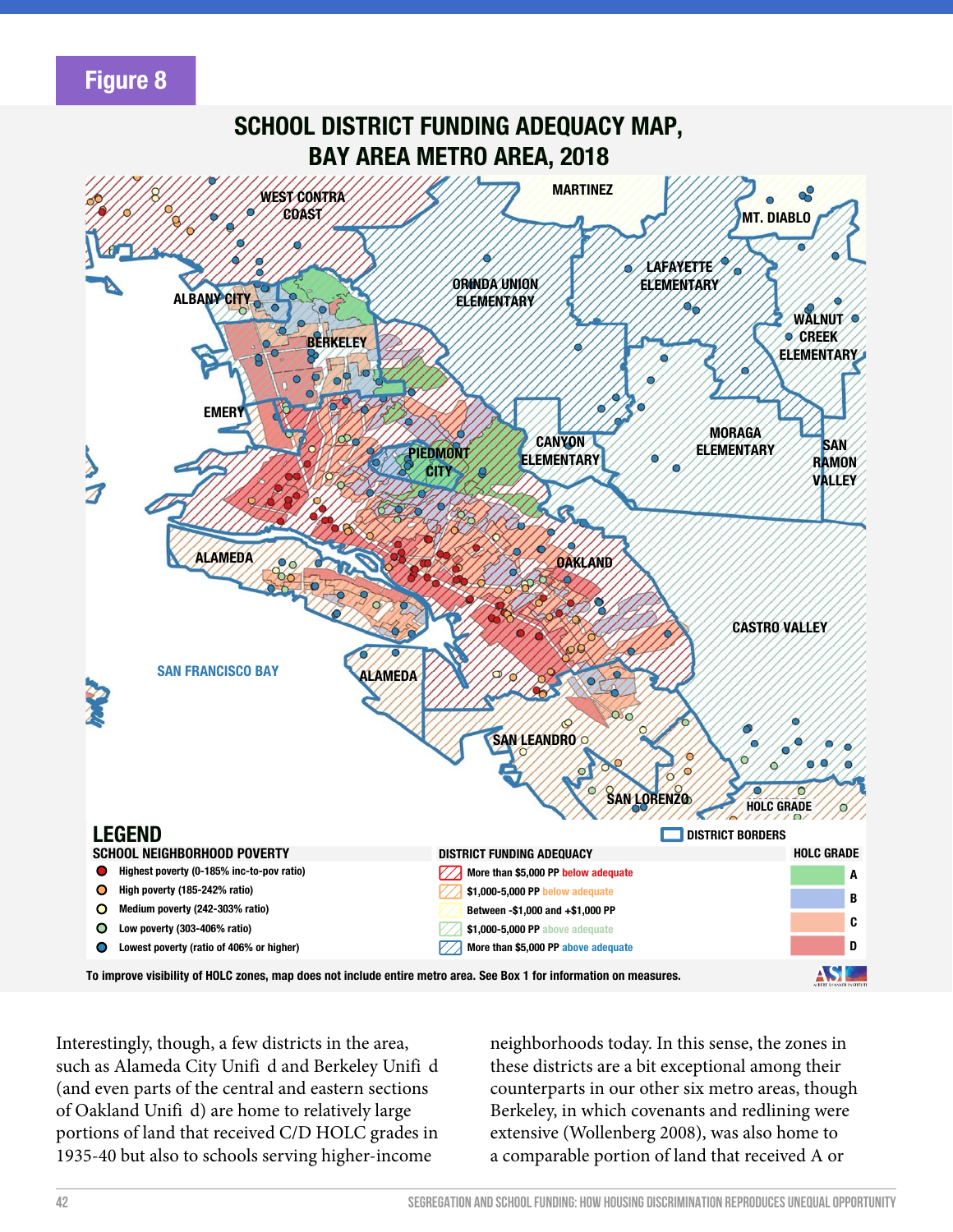B HOLC ratings (as well as to a major research university). Today Berkeley is segregated internally (Daniels 2013; Montojo et al. 2019).

The distribution of funding adequacy across districts corresponds quite well with the HOLC grades. Again, with the exception of Berkeley, every district containing a D-graded zone spends below our estimated adequate levels today, while the vast

majority of districts in which there were no graded zones (e.g., the large area of districts to the east of Oakland) spend above adequate levels. In addition, every district that serves a substantial Black/Hispanic population (Figure 7) is funded below adequate levels.

Figure 9 visualizes the relationship between funding gaps and outcome gaps for all districts in the Bay Area (including the West Bay as well as a few East Bay

#### **Figure 9**





**Red markers with labels are majority−Black/Hispanic districts**



**Data source: School Finance Indicators Database; Stanford Education Data Archive**

**Note: Markers weighted by student enrollment. Outcome gaps (y-axis) are the difference in average math and reading scores (in standard deviations) between each district and the U.S. average. Funding gaps (x-axis) are the difference between actual spending per pupil and estimated spending required to achieve national average test scores.**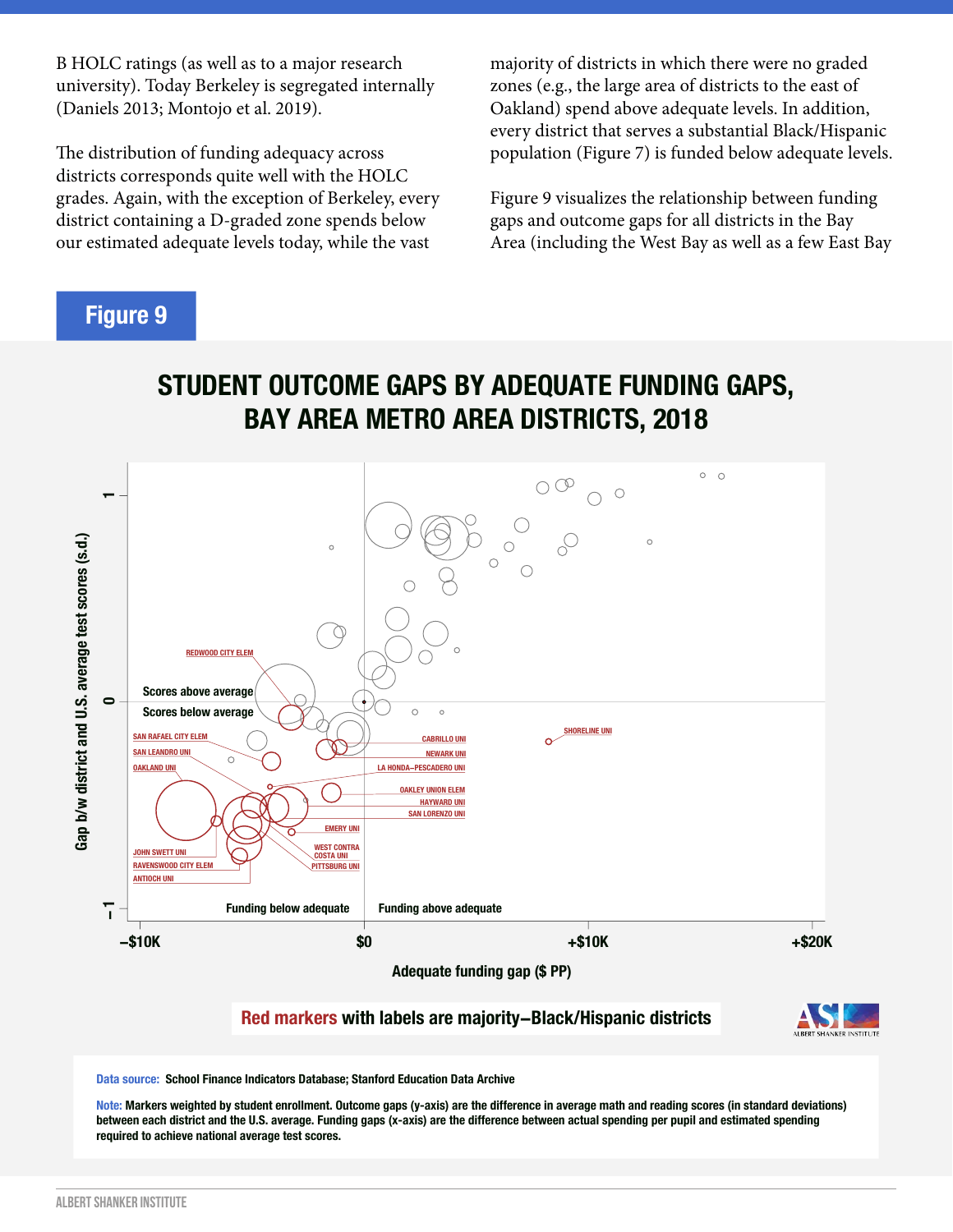districts not depicted in the maps). Due to the area's relatively large Hispanic population, almost one in four districts serves a majority-Black/Hispanic student population (and that's despite a substantial Asian population areawide). All but one of these districts is located in the lower left uadrant of the plot, with below-adequate funding and scores below the U.S. average. The sole exception—Shoreline Unifi d—is a tiny district (about 500 students) that is a severe outlier. Conversely, the districts in the upper right quadrant (above-adequate funding, above-average scores) are exclusively those serving student populations that are not majority Black/Hispanic (though about half of the latter are not majority white, due mostly to large Asian student populations). There are 20 districts in Figure 9 that serve a majority-white student population, and 18 of those districts are in the upper right quadrant. None is in the bottom left uadrant.

# **Figure 10**

## **RELATIVE BLACK/HISPANIC STUDENT SHARE BY RELATIVE ADEQUATE FUNDING GAP, BAY AREA METRO AREA, 2018**



**Data source: School Finance Indicators Database**

**Note: Markers weighted by student enrollment. Relative Black/Hispanic share (y-axis) is the difference (percentage points) between each district's Black/Hispanic student share and that of its metro area overall. Funding gaps (x-axis) are the difference between districts and their metro areas in the gap between actual spending per pupil and estimated spending required to achieve national average test scores. Plot includes districts with non-missing adequacy estimates in the metro area.**